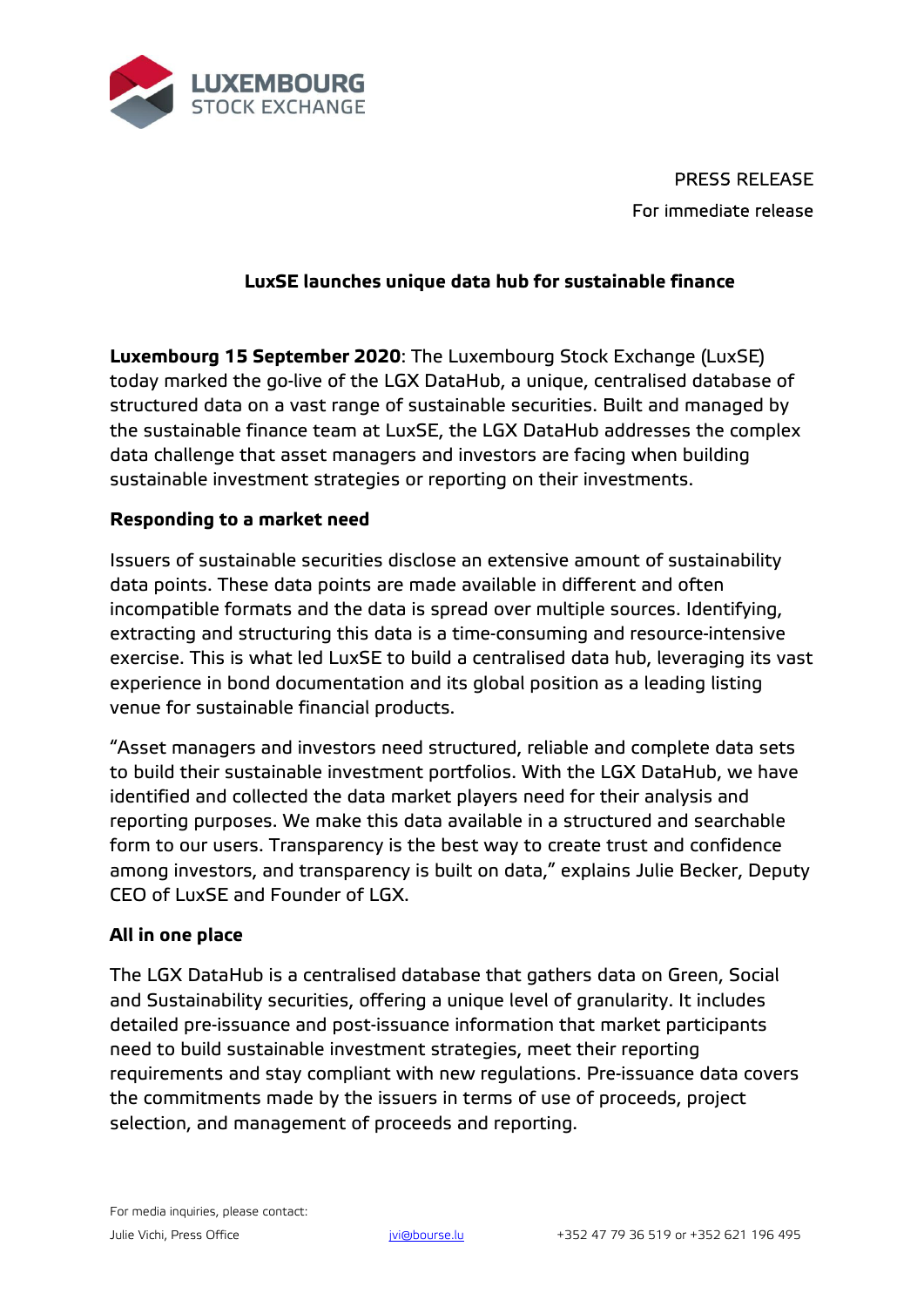

Post-issuance data, on the other hand, provides information on how the proceeds of the bonds are invested, and indicates what the environmental and social benefits of these investments are. The LGX Datahub also features data points illustrating an investment's contribution to the United Nations Sustainable Development Goals, such as a reduction in greenhouse gas emissions.

As such, asset managers and investors will now be able to access, search and explore a vast amount of data points on sustainable securities and the underlying assets. The LGX DataHub also enables them to extract the relevant information and easily compare the impact of different sustainable investments.

"Data collection is a manual and time-consuming task. Thanks to LGX DataHub and its user-friendly features, market participants can access all the data they need in one centralised place. This means that they can spend less time gathering data and more time building and implementing their sustainable investment strategies," comments Laetitia Hamon, Head of Sustainable Finance at LuxSE.

At launch, the LGX DataHub covers structured and granular data on the full universe of Green, Social and Sustainability bonds displayed on the Luxembourg Green Exchange (LGX). The scope of the LGX DataHub will gradually increase to cover the entire universe of listed, sustainable securities.

# **Accelerating sustainable finance**

The LGX DataHub is the latest initiative from LuxSE as part of its efforts to promote the sustainable finance agenda. In May this year, LuxSE established the LGX Academy to strengthen sustainable finance education among financial professionals, students, public institutions and the broader public.

Since its inception in 2016, LGX has been the leading platform for listing sustainable securities and is the reference venue for sovereign and commercial issuers alike. Europe's first AAA-rated sovereign sustainability bond, which was issued by the Grand-Duchy of Luxembourg earlier this month, is listed on LuxSE and displayed on LGX. The platform now counts 800 securities totalling more than EUR 300 billion.